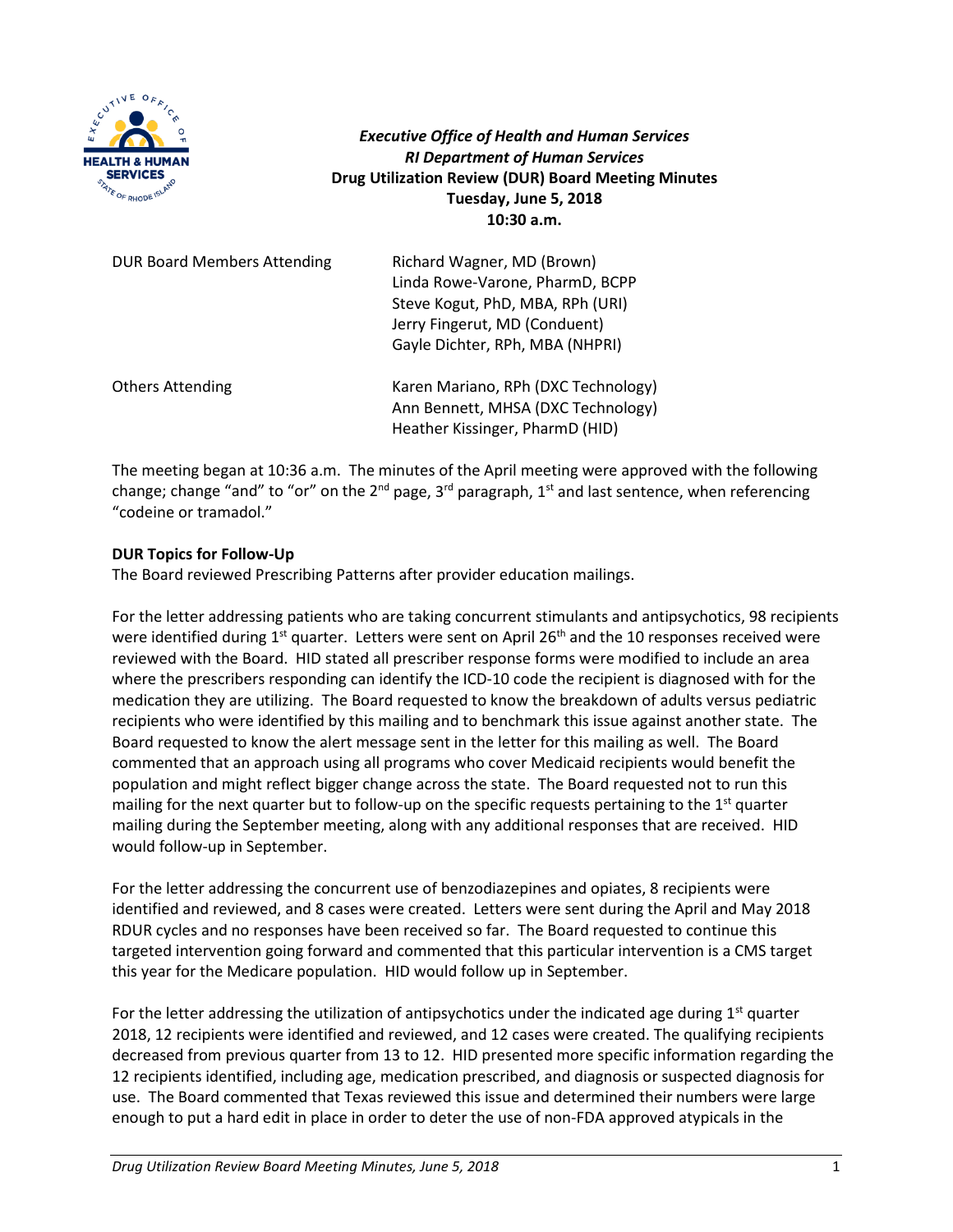pediatric population. The Board requested to continue tracking these recipients going forward but not to repeat the targeted mailing. The Board requested to have HID send any responses received regarding this mailing directly to DXC. HID agreed and would follow-up in September.

For the letter addressing triple antipsychotics, 31 recipients were identified, 20 recipients were dismissed due to same drug, different strength, and same prescriber, and 11 recipient's prescribers received intervention letters. The Board requested that HID send DXC the recipient ID's who received 4 or more atypical antipsychotics. HID agreed. The Board requested to continue this intervention going forward. HID would follow-up in September.

Outside of the 4 requested specialty mailing requests, HID presented information regarding 4 additional follow-up items; buprenorphine used concurrently with benzodiazepines and atypical antipsychotics, nuplazid utilization, buprenorphine utilization, persistence, and disengagement, and the number of women of child bearing potential enrolled in FFS Medicaid and the number of recipients receiving Lmethylfolate prescriptions.

During the April meeting, the Board request to know how many recipients were receiving concurrent buprenorphine, benzodiazepines, and atypical antipsychotics. HID followed-up and reported that 3 recipients were found to receiving all 3 classes of medications during  $1<sup>st</sup>$  quarter2018. The Board requested additional information regarding RDUR criteria for concurrent use, and requested to know what prescribers were prescribing all 3 types of medications to these recipients during  $1<sup>st</sup>$  and  $2<sup>nd</sup>$ quarter 2018. The Board also requested to know the number of recipients receiving buprenorphine concurrently with benzodiazepines for the next meeting. HID would follow-up in September.

During the April meeting, the Board request to know how many recipients during  $1<sup>st</sup>$  quarter 2018 received prescriptions for nuplazid. HID reported that zero recipients received prescriptions for tetrabenazine during 1<sup>st</sup> quarter. The Board requested the pathway to accessing this medication. DXC stated that this medication would be available for patients if needed but no clinical pathway exists as of yet to obtain this medication. The Board determined that general utilization of nuplazid did not need to be tracked for next quarter.

During the April meeting, the Board request to know the number of recipients who were found to utilize, persist on and disengage from buprenorphine treatment from June  $1<sup>st</sup>$  – December  $1<sup>st</sup>$  2017. HID reported that 283 recipients were found to have received at least 1 buprenorphine prescription from 6/1/2017 through 12/31/2017 and 242 of those recipients disengaged from treatment (identified as having no more than 3 consistent/consecutive prescriptions during the 6 month period). DXC received a listing of those recipients from HID to verify eligibility of the disengaged recipients to see if they terminated FFS coverage and the date or they left FFS for an MCO and what the date was. DXC stated 100% of the recipients who "disengaged" from buprenorphine treatment moved to another healthcare plan. The Board requested to know, of those recipients, how many enrolled back into FFS and continued on buprenorphine. DXC stated this would be hard to measure. The Board suggested to check with the other plans, possibly provide them a list of recipient IDs to determine if those recipients who left FFS continued on buprenorphine through their new plan. The Board expressed concern that there could be disruption of treatment in an already hard to treat population due to changing healthcare plans. DXC would follow up in September.

During the April meeting, the Board request to know the number of women of child bearing potential enrolled in FFS during 1<sup>st</sup> quarter 2018. HID reported that 1,934 women of child bearing potential (aged 16-49) had a prescription filled during 1<sup>st</sup> quarter. HID reported that they could not report on all women enrolled, just on the recipients who had a prescription filled during the time frame in question. In April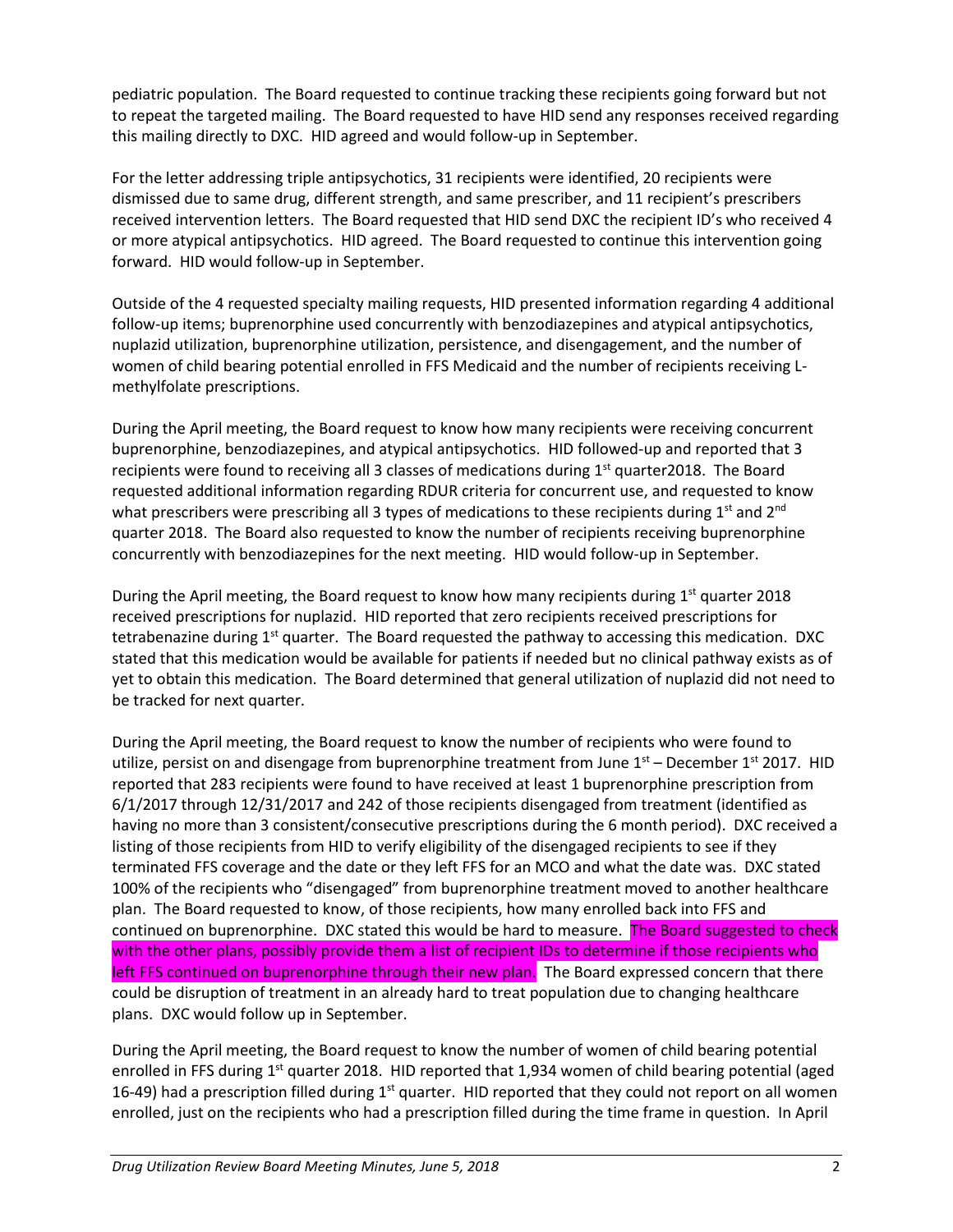the Board had also requested to know the number of recipients who received a prescription for Lmethylfolate. HID reported that 20 recipients filled 41 prescriptions for L-methylfolate during 1<sup>st</sup> quarter 2018. Based on these results, the Board requested to add an additional parameter to the query to determine the number of female recipients who received a prescription within child the bearing age who also received a prescription for prenatal vitamins. HID would follow-up in September, looking at 2<sup>nd</sup> quarter data.

# **ADURS (American Drug Utilization Review Society) Topics**

The Board reviewed slides that presented the ADURS topics for  $1<sup>st</sup>$  Quarter 2018. Botox utilization, specialty pharmacy medications, Cannabidiol Oil (CBD) coverage, ADURS minimum standards for DUR programs, and opioid utilization in the pediatric population were reviewed. HID stated that a question was posed to determine what restrictions states have for Botox utilization through the ADURS listserve and most states responded that the only cover non-cosmetic use of the medication and only cover the non-cosmetic formulation NDCs. HID reported that during  $1<sup>st</sup>$  quarter 2018, 7 unique recipients filled 7 prescriptions for botox under FFS and the vast majority had an FDA approved indication for use. HID stated that a question was posed to determine how states handle specialty pharmacy medication deliveries, do they require insurance, signature, and how stolen medications are handled. Most states responded that signatures are required at delivery time and a police report is required to cover a stolen medication override. With regard to CBD oil, a question was posed through the ADURS listserve to determine how states approach coverage for the product. Those states who responded, responded unanimously that CBD oil is not a covered product under FFS. HID stated that during the ADURS annual meeting in February, John Coster, the Director of the Division of Pharmacy at CMS presented and stated that The Department of Health and Human Services (HHS) will set minimum standards for DUR programs to help increase oversight of opioid prescriptions in Medicaid programs. In response to Coster's presentation, ADURS put together a subcommittee to recommend to HHS/CMS what those minimum standards should be. The document was sent to all Medicaid contacts on the ADURS listserve as well as to John Coster. It is a 6 page documents with potential minimum standards the DUR programs might be held to. DXC and HID reviewed the document and answered questions regarding the Prospective and Retrospective DUR programs proactively. The Board discussed the auto refill process and accumulation edits in place for FFS Medicaid. DXC stated that while RI does not have an accumulation edit in place currently for FFS, there are early refill limits in place. The Board requested to know if the limits were the same for controlled and non-controlled substances. DXC stated they were. The last ADURS topic covered opioid utilization in the pediatric population. HID reported that during  $1<sup>st</sup>$ quarter, 20 unique pediatric recipients received 26 prescriptions for opioids during  $1<sup>st</sup>$  quarter 2018. The Board requested to know the specific recipients and prescription types and quantities for methadone, morphine and oxycodone prescriptions from  $1<sup>st</sup>$  and  $2<sup>nd</sup>$  quarter 2018. The Board also requested to revisit the MME queries during the next meeting and report on the recipients receiving greater than 90 MME/day and provide a list of their prescribers. HID would report back in September.

# **Top 10 Medications by Utilization & Cost**

The Board reviewed slides that presented the top 10 medications by utilization and by cost during  $1<sup>st</sup>$ Quarter 2018, the top 25 medications for each report were included as a handout to the Board members. DXC commented that the medications by cost report did not present the entire fiscal picture and did not take into consideration rebate or situations where a primary insurance covered a portion of the prescription and FFS paid the remaining amount or copay, only the copay portion was reported here, not the entire cost of the medication. The Board requested to know if brand and generic products were lumped together in the report or if they were broken out. HID would follow up in September. The Board commented that chlorpromazine was number 24 on the list of most costly medications and requested to know if outreach could be performed to providers notifying them when a generic product's cost increased substantially. DXC stated they would look into this. The Board stated that there is a risk